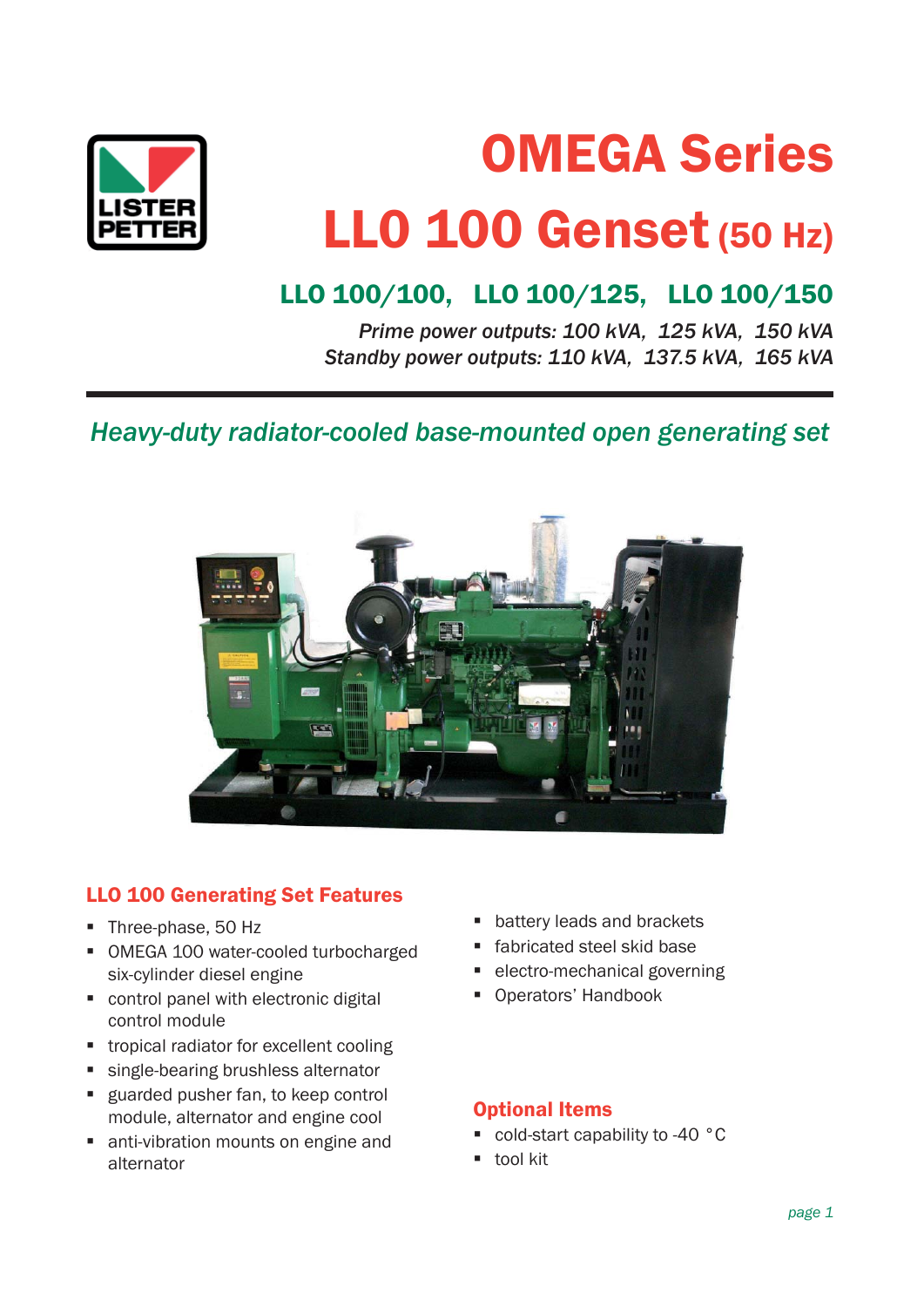# *OMEGA Series: LLO 100 Genset (50 Hz) Technical Data Sheet*

## Engine Features

- 24-volt electric starting
- 35 Amp battery-charging alternator
- $\blacksquare$  twin oil and fuel filters
- heavy-duty air cleaner
- fuel solenoid

## **Alternator Specifications**

- single-bearing brushless
- solid state AVR with  $\pm$  1.5% voltage regulation as standard
- class "H" insulation on the rotor and stator
- **IF22 protection class**

# Control System Features

The control system provides:

- manual and automatic control
- emergency stop button
- power switch
- idle switch
- cold start switch
- AC circuit breaker
- monitoring of generating set functions
- **Delargerish** lockable preset controls for frequency (speed) and voltage adjustment

| <b>Power Outputs and Fuel Consumption</b> |                         |                |                     |              |                    |                        |                 |  |
|-------------------------------------------|-------------------------|----------------|---------------------|--------------|--------------------|------------------------|-----------------|--|
| <b>Model</b>                              |                         |                |                     |              | Voltage            | Fuel Consumption (L/h) |                 |  |
|                                           | <b>Frequency</b>        |                | <b>Power Rating</b> |              |                    | <b>100% load</b>       | <b>75% load</b> |  |
| <b>LLO</b><br>100/100                     | 50 Hz,<br>1500<br>r/min | <b>Prime</b>   | <b>100 kVA</b>      | 80 kW        | 3-phase<br>380/220 | 24.7                   | 19.1            |  |
|                                           |                         | <b>Standby</b> | <b>110 kVA</b>      | <b>88 kW</b> | 400/230<br>415/240 |                        |                 |  |
| <b>LLO</b><br>100/125                     |                         | <b>Prime</b>   | <b>125 kVA</b>      | 100 kW       | 3-phase<br>380/220 | 31.2                   | 24.1            |  |
|                                           |                         | <b>Standby</b> | <b>138 kVA</b>      | 110 kW       | 400/230<br>415/240 |                        |                 |  |
| <b>LLO</b><br>100/150                     |                         | <b>Prime</b>   | <b>150 kVA</b>      | 120 kW       | 3-phase<br>380/220 | 37.0                   | 28.6            |  |
|                                           |                         | <b>Standby</b> | <b>165 kVA</b>      | 132 kW       | 400/230<br>415/240 |                        |                 |  |

All ratings are in accordance with ISO 8528-1. Power Factor: 0.8 pf. Other products are available; refer to Lister Petter for details.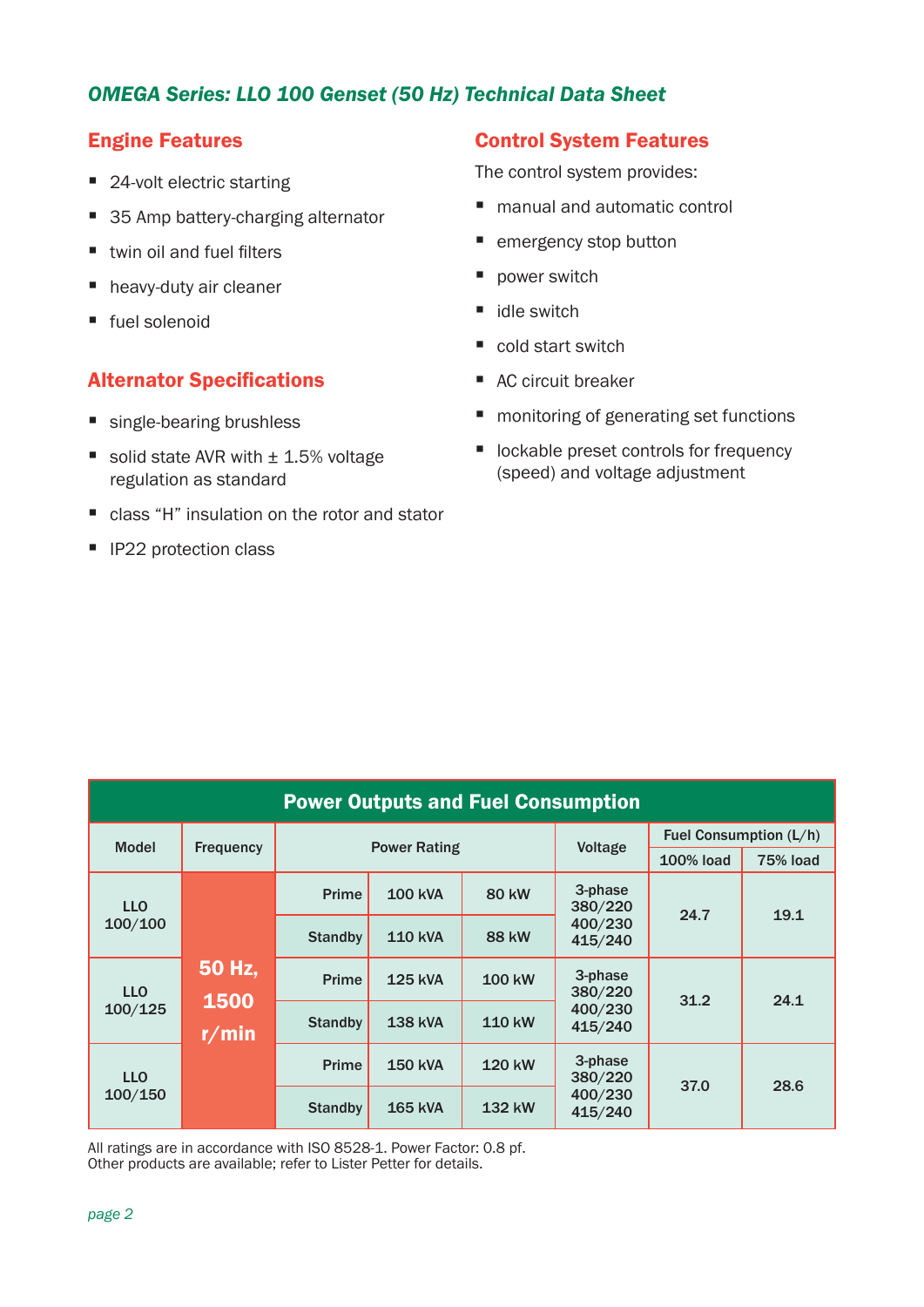# *OMEGA Series: LLO 100 Genset (50 Hz) Technical Data Sheet*

#### Control Module Features

The control module displays:

- voltage  $(V)$
- $\blacksquare$  current (A)
- power (kW)
- power factor
- **frequency (Hz)**
- engine water temperature (°C)
- $\blacksquare$  engine speed (r/min)
- battery voltage (V)
- engine oil pressure (kPa)
- hours run (h/min/sec)
- cumulative energy generated (kWh)
- date and time (digital)
- $\blacksquare$  mains voltage (V)
- $\blacksquare$  generator voltage (V)
- $\blacksquare$  load (A)
- mode (manual or automatic)

#### Fault Warnings

The generating set will warn of the following fault conditions:

- cooling-water temperature too high
- **U** lubricating-oil pressure too low
- engine speed outside set parameters
- generator frequency outside set parameters
- **E** generator voltage outside set parameters
- battery voltage is abnormal
- failure to stop
- failure to crank
- loss of speed

The warning alarm will be triggered and the protection system will shut down the set under the following conditions:

- $\blacksquare$  low oil pressure
- high water temperature
- overspeed or underspeed
- generator over current
- emergency stop button pressed

# Rating Definitions to ISO 8528-1

#### Rating Conditions

A standard generating set is designed to operate in environmental reference conditions of 25 °C, 100 kPa and 30% humidity.

#### Prime Power

This rating is for the supply of continuous electrical power (at variable load) in lieu of commercially purchased power. There is no limitation on the annual hours of operation and 10% overload power can be supplied for one hour in twelve hours.

#### Standby Power

This rating is for the supply of continuous electrical power (at variable load) in the event of a utility power failure. No overload is permitted.